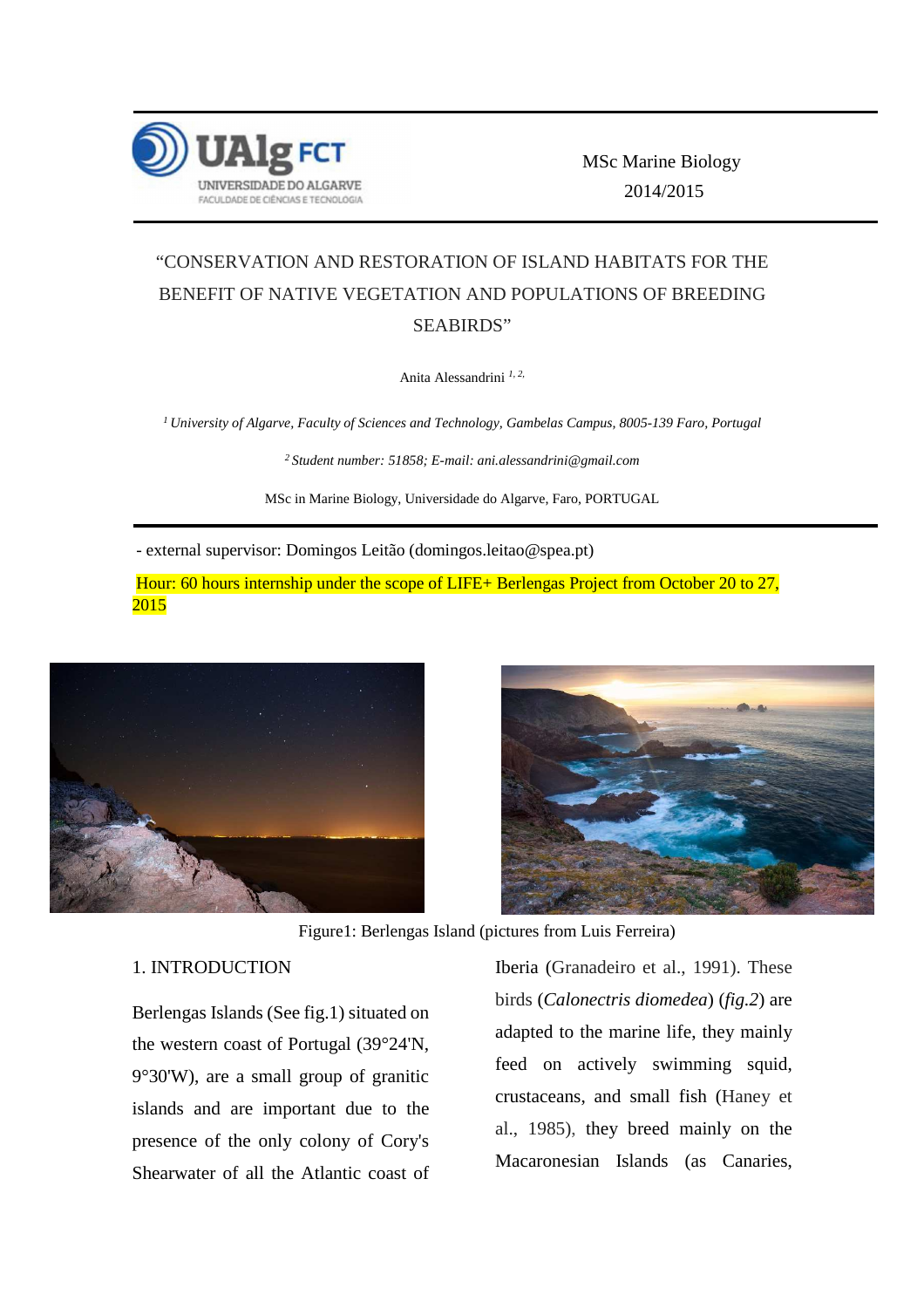Madeira and Azores) and as write beforehand in Berlenga's off Portugal. During their not breeding seasons (from November to May) they can be found in the South Atlantic ocean offshore from Brazil, Uruguay and Argentina and close to southern Africa, including Indian Ocean. These birds are pelagic from temperate water (more or less 16°C) to warmer water and from coastal to offshore (took from the website: http://nzbirdsonline.org.nz/species/cory s-shearwater). Several invasive mammals (as: mice, rats, cats and so on) have been introduced all around the world, where they keep affect, negatively, the native biodiversity (Hervías et al., 2013). Indeed, in the case of this particular island and this particular sea bird, rats are likely to cause a decline on this population.



Figure 2: Cory's shearwater (pictures from Luis Ferreira)

## 2. OBJECTIVE

The aim of this project, from the SPEA organization, is to understand the hazard

that are affecting seabird and endemic plant species on this particular island and try to find solutions in order to minimize the issues. This analysis includes monitoring schemes and, whenever possible, the supervision of the main activities of the area: fisheries, recreational activities and tourism. Furthermore, since there is a connection between these species and alien plants and different terrestrial mammals, the organization is also studying the human's effects on the seabirds. (ec.europa.eu).The purpose of this field work was to analyze the study of Cory's shearwater (See fig.2), especially of the chick's growing and the risks they have to face, like the presence of rats. Furthermore, during these hours spent with SPEA, we realized how important is to remove invasive species and plant endemic ones.

## 3. MATERIAL AND METHODS

**3.1 Study of the Cory's shearwater**



Figure 3: artificial nest positioned from SPEA (picture from Lecoq, M., & Oliveira, N. 2011)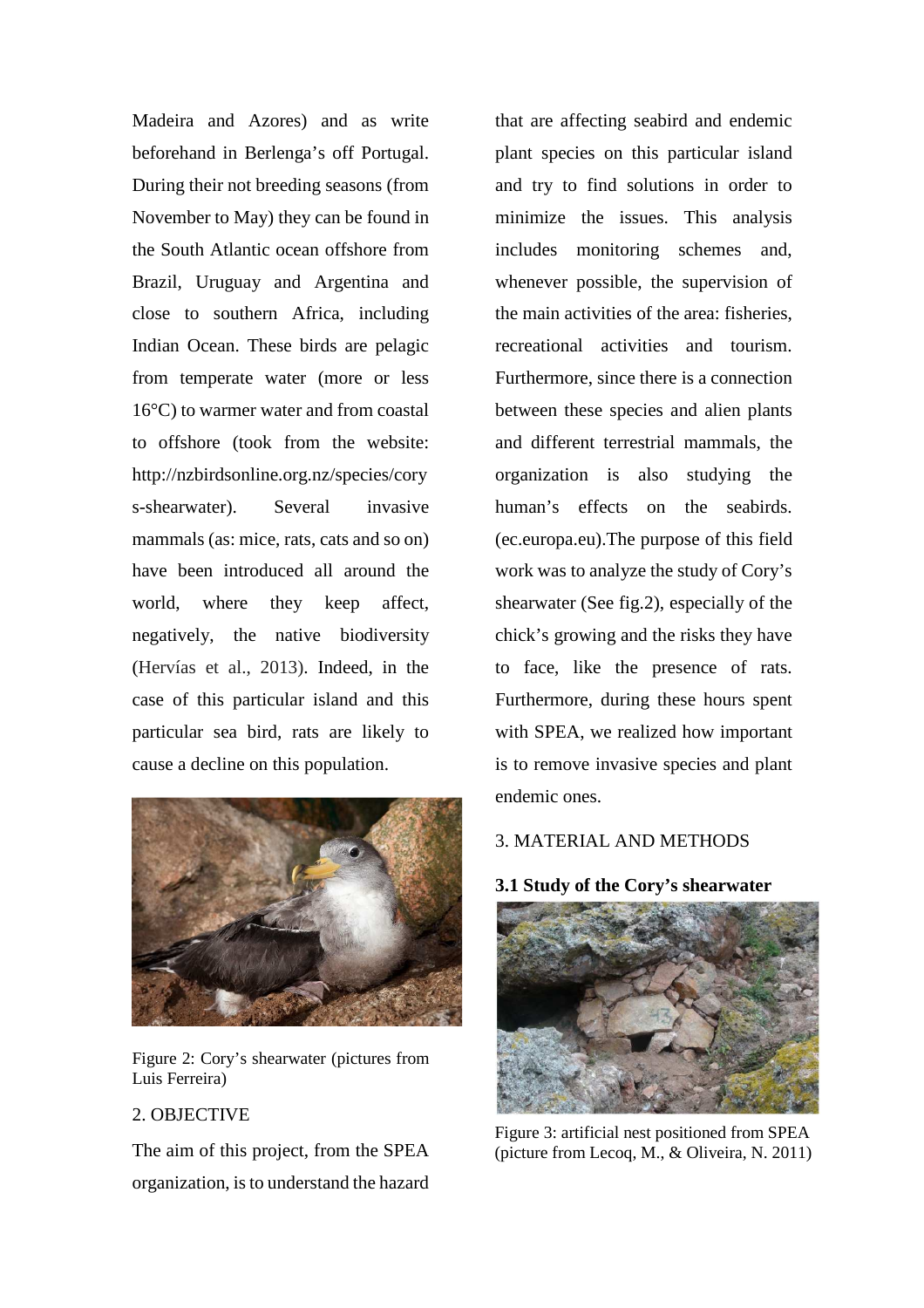Spea' organization decided to place nests in particular sites around the island, to facilitate the presence of the Cory's shearwater and to monitor them in an easiest way.

## **3.1.1 Weight of the chick and measuring of it**



The studied bird (male or female) may go to feed the chick once a day during the breeding season; what the organization wants to understand is at what time of the day the little Cory's shearwater are fed by the parents and if the reason why some of them are not fed anymore is because they are already adults. For these research, 3 different turns were organized during the day, as follow: 5.30 pm, 24.00 and 7.30 am.

During all the turns they are captured to see if any changes of weight occurs during the day. (See fig. 4). At 5.30 pm they are also measured (beak, tarsus and wings) to see their growing. Sometimes it is possible to observe some chick out of their nest, looking the horizon. These probably means they have grown, they are looking around and maybe recording all the environment. As soon as they are starving they are going to leave the island and start to live as adults.

## **3.1.2 Bird watching and counting at the ocean's surface**



Figure 5: observation of Cory's shearwater (jangadas)

With a proper telescope it is possible to find, on the ocean's surface, a group of Cory's shearwater (See fig.5). As soon as the group is identified, helped by a ruler, the distance between the horizon and the group can be measured to calculate their approximate location. Thereafter, with a compass, also the direction of the group is measured. With all these information, it may be possible

Figure4: capturing and weight of Cory's Figure4: capturing and weight of Cory's shearwater' chick shearwater' chick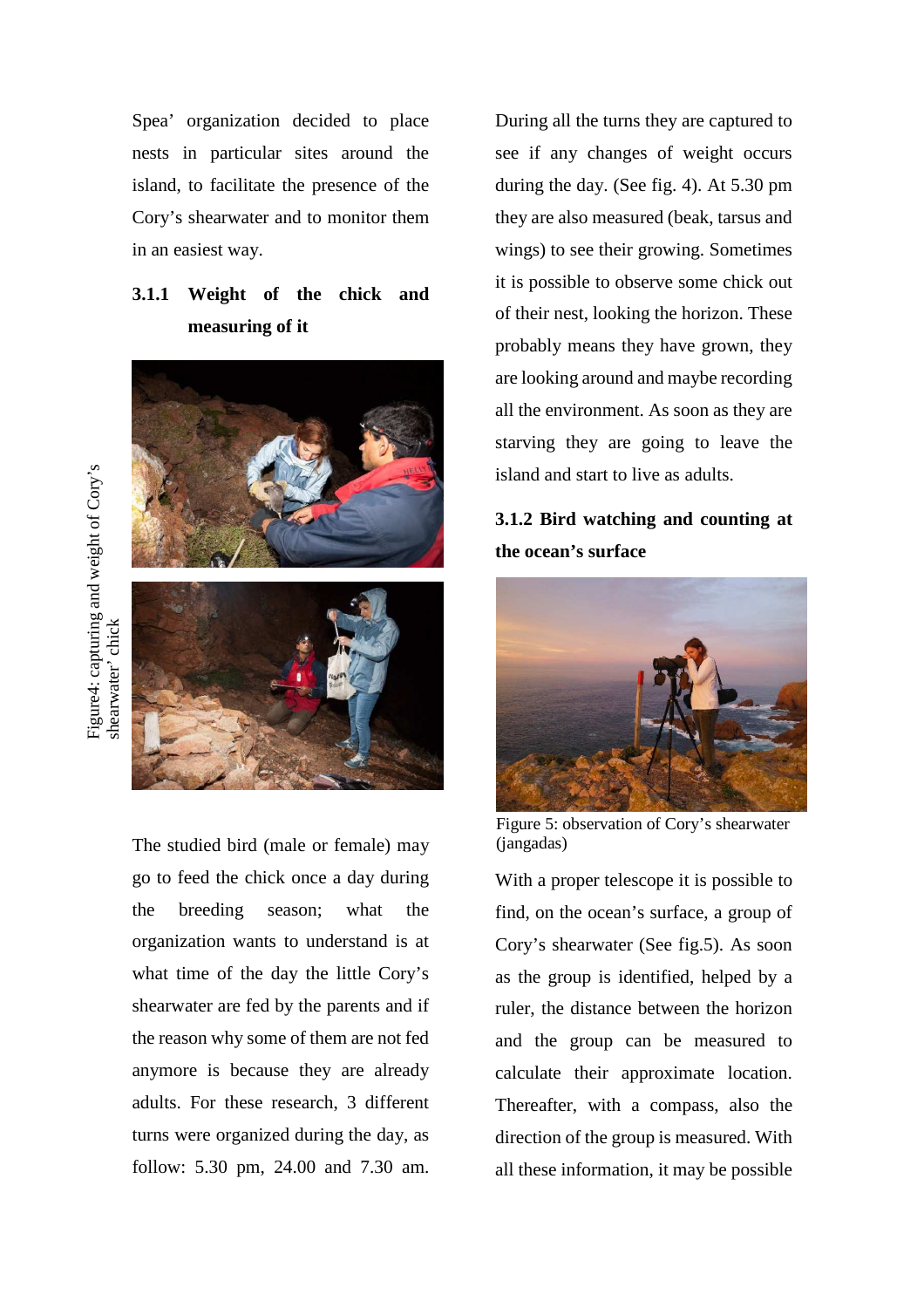to estimate the amount of this particular species, coming to the island.

### **3.2 Invasive and endemic species**



Figure 6: removing of ice plant (picture from Luis Ferreira)



Figure 7: planting of endemic species (picture from Luis Ferreira)

As wrote in chapter 2, Spea organization is also monitoring the flora of the Berlengas Island. The invasive species *Carpobrotus edulis,* imported from South Africa to Europe, can be found all over the island because human planted them years ago. The rising of those species stopped the growth of the endemic species of the island as: *Armenia berlengensis, Herniaria berlengiana* and *Pulicaria microcephala*. The aim was to remove

the invasive species and recovered the endemic ones that are disappearing. Some lines of *Carpobrotus edulis* have been removed from the field in order to create canals and bunches of the invasive species. The roots were put at the top of the bunches, so that, they could be drought out by the heat of the sun and die (See fig 6). Different seeds of native species (*Thapsia villosa, Angelica pachycarpa, Armeria berlengensis, Scrophularia sublyrata, Graminia, Lavatera arborea*) were put on the site where *Carpobrotus edulis* wasn't present anymore, in order to improve the recovering (See fig. 7).

#### **3.2 Rats' monitoring**



Figure 8: placement of peanut butter to attract rats

As already mentioned in chapter 1, Cory's shearwater are in danger because of the predation by mammals, in this case rats, which are not native from here. It is studied that, the eradication of those invasive mammals has had positive effects on many species of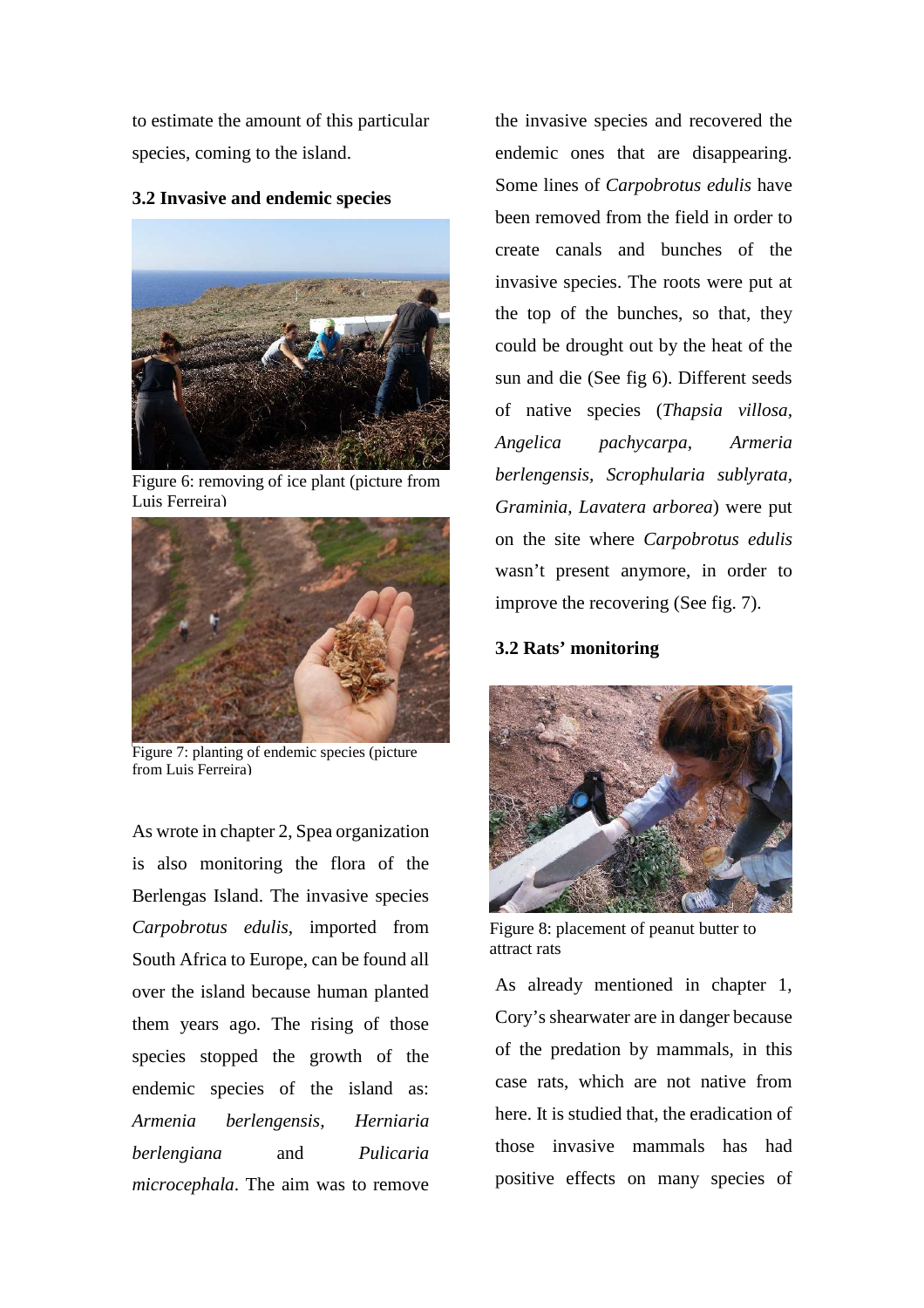seabirds (Hervías et al., 2013). Spea's team decided to do, for one week every month, the monitoring of the rats



Figure 9: measuring of rat

and successively study a possible removal. The researchers put traps in two previously defined grids (5\*6 traps) located in two different sites who were recorded by gps and every day, the team pass by all the traps to check if there were some rats; if no rats were found they leave peanut butter to attract them and outside sprayed a particular composition to removed human' smell ( See fig.9). If they find rats, they put them in a cage where researches could get all the necessary data: measured back foot, tag the ear, weight, recorded the sex and their state of reproduction, age and take a tissue sample for DNA analysis (See fig 8). The aim is to remove rats from the island, so they need to do all the studies described above in order to have a thorough knowledge about the rats, their population dynamic and from the DNA

it may be possible to check if from the mainland others are coming. After the complete removal of the rats from the island, by creating a poison line, around the harbor, they can check if there are others and in this case people have to be careful when they leave the mainland to go to the island. Even so, it is important to say that, the removal of an invasive species may have abundance changes in another species; indeed, it is truly important the understanding of the impact of several invasive species and so the effect that can create, before proceeding with the eradication programs (Hervías et al., 2013).

**3.4 Madeiran storm petrel** 



Figure 10: Madeira storm petrel

Madeira storm petrel (See fig.10) are the smallest species among the Procellariiformes, there are three breeding colonies in the Azores, on islands where are free from mammal's predator. In Europe these birds are breeding also in the Madeiran archipelago, the Salvages, on the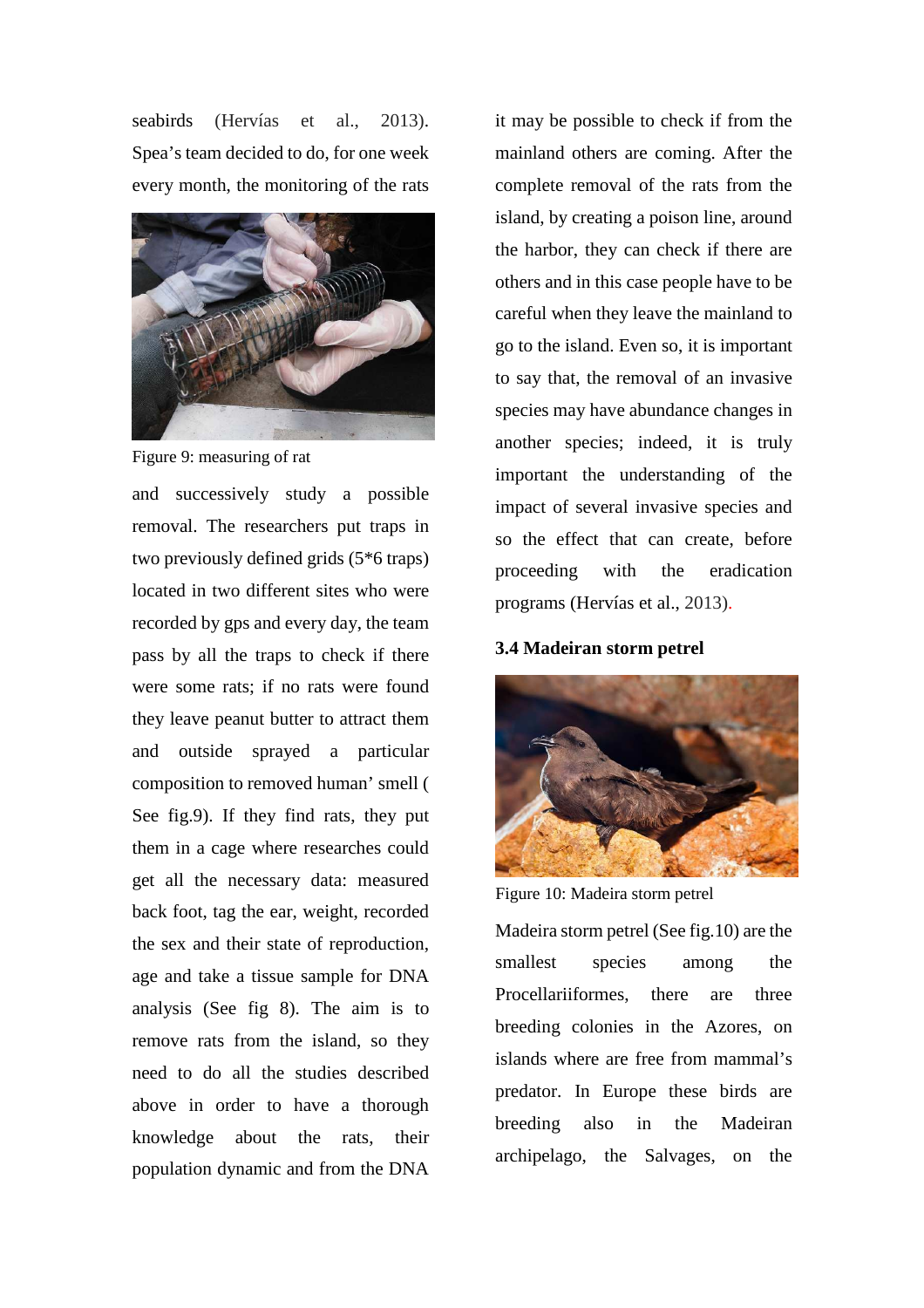Canary Islands and on Farilhão Grande off continental Portugal (Bolton et al., 2004), the last one is the one that is taken in consideration in this study. The organization set a net in a specific point for 4 hours and they checked once an hour to see if they catch any birds. As written previously these birds are breeding on other island near by Berlengas (Farilhãoes) and they aimed to check if they were actively prospecting Berlega Island to attempt to nest.. On the Madeiran storm petrel is put a ring in order to recognize them in the future, they are measured and the reproductive stage is checked before letting them free again.

#### 4. CONCLUSION

Spea's organization is expecting as results to have the three endemic species (*Armenia berlengensis, Herniaria berlengiana* and *Pulicaria microcephala*) mapped and monitored, including of course, the impacts of introduced plant species, with the study of eradication methods at specific areas. Moreover, another aim is monitoring, for 2 years at least, the breeding of seabirds species like: Cory's shearwater, Madeiran storm petrel, cormorant*, com mon guillemot, yellow-*

*legged gull, lesser black-backed gull.* In this way they can also check their

distribution, fisheries interactions and predation. The team put geolocation devices in Cory's shearwater and in 5 years, when it will come back to the island to breed, they will check the data and it may be possible to have a better knowledge at sea behavior during the non-breeding season.

#### 5. REFERNCES

Granadeiro, J. P. (1991). The breeding biology of Cory's Shearwater *Calonectris diomedea borealis* on Berlenga Island, Portugal. Seabird, 13: 30-39.

Lecoq, M., Oliveira, N. (2011). Campanha de Manutenção e Construção de Ninhos Artificiais para a Cagarra na Ilha da Berlenga.

Haney, J. C., McGillivary, P. A. (1985). Aggregations of Cory's shearwaters (*Calonectris diomedea*) at Gulf Stream fronts. The Wilson Bulletin, 191-200.

#### Website:

http://nzbirdsonline.org.nz/species/cory s-shearwater

Website:http://ec.europa.eu/environme nt/life/project/Projects/index.cfm?fusea ction=search.dspPage&n\_proj\_id=5044 &docType=pdf